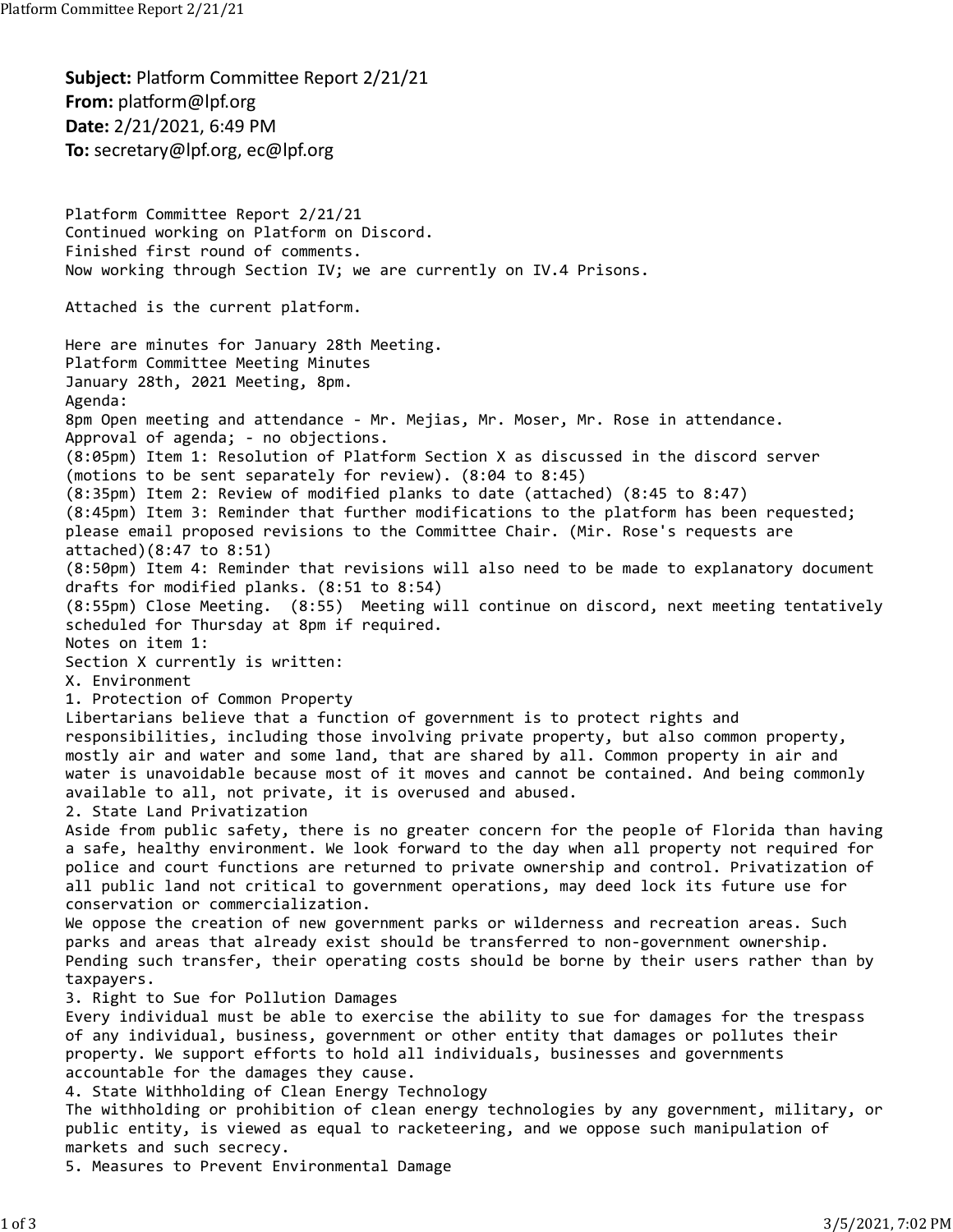Oceans and waterways may not be deeded lands, but are to be protected and conserved similarly. Immunity shall not be given to any industry, processor, or individual, related to damages occurring through these mediums, such as chemical run off. Other unowned mediums such as air, radio frequency, light, and sound should also be treated similarly when damages occur. Civil remedies are best pursued to make whole any victims.

A. The first motion to be decided is the deletion of Plank X.1 Protection of Common Property. The remaining planks in the section would be renumbered accordingly.

Call the question: Ricardo ‐ Nay Cody ‐ Aye Chris ‐ Aye

B. The second motion to be decided is the movement of Plank X.1 Protection of Common Property from the first to the last plank in section X. This motion is only to be undertaken if the first motion fails and this plank is retained.

Motion B is removed for lack of plank.

C. The third motion is to append plank X.5 with the precursor paragraph taken from the national platform: Protecting the environment requires a clear definition and enforcement of individual rights and responsibilities regarding resources like land, water, air, and wildlife. Where damages can be proven and quantified in a court of law, restitution to the injured parties must be required. Ricardo ‐ Aye Cody ‐ Aye Chris ‐ Aye

D. The fourth motion is to promote X.5 to X.1 if X.1 has been deleted and X.5 has been modified to include the precursor paragraph. Passed no objectsions.

E. The fifth motion is to replace the wording of plank X.3 with the following: Every individual must be able to exercise the ability to sue for damages for the trespass of any individual, business, government or other entity that damages or pollutes their property directly, or indirectly by polluting or damaging the common property. We support efforts to hold all individuals, businesses and governments accountable for the damages they cause. But we oppose the punishment of polluters by way of fines paid to the government. All payments for damages should go to the victims as part of the settlement of a legal suit. Unanimous Nay.

F. The sixth motion is to Remove X.3. (Replaces Motion to Relocation X.3 to X.2) Unanimous Aye. G. Motion by Mr. Rose, The seventh motion is to Remove the sentence "Aside from public safety, there is no greater concern for the people of Florida than having a safe, healthy environment. " from plank X.2. Passed no objections.

As revised by motions of this meeting, or consequence of deletion: X. Environment 1. Measures to Prevent Environmental Damage Protecting the environment requires a clear definition and enforcement of individual rights and responsibilities regarding resources like land, water, air, and wildlife. Where damages can be proven and quantified in a court of law, restitution to the injured parties must be required. Oceans and waterways may not be deeded lands, but are to be protected and conserved similarly. Immunity shall not be given to any industry, processor, or individual, related